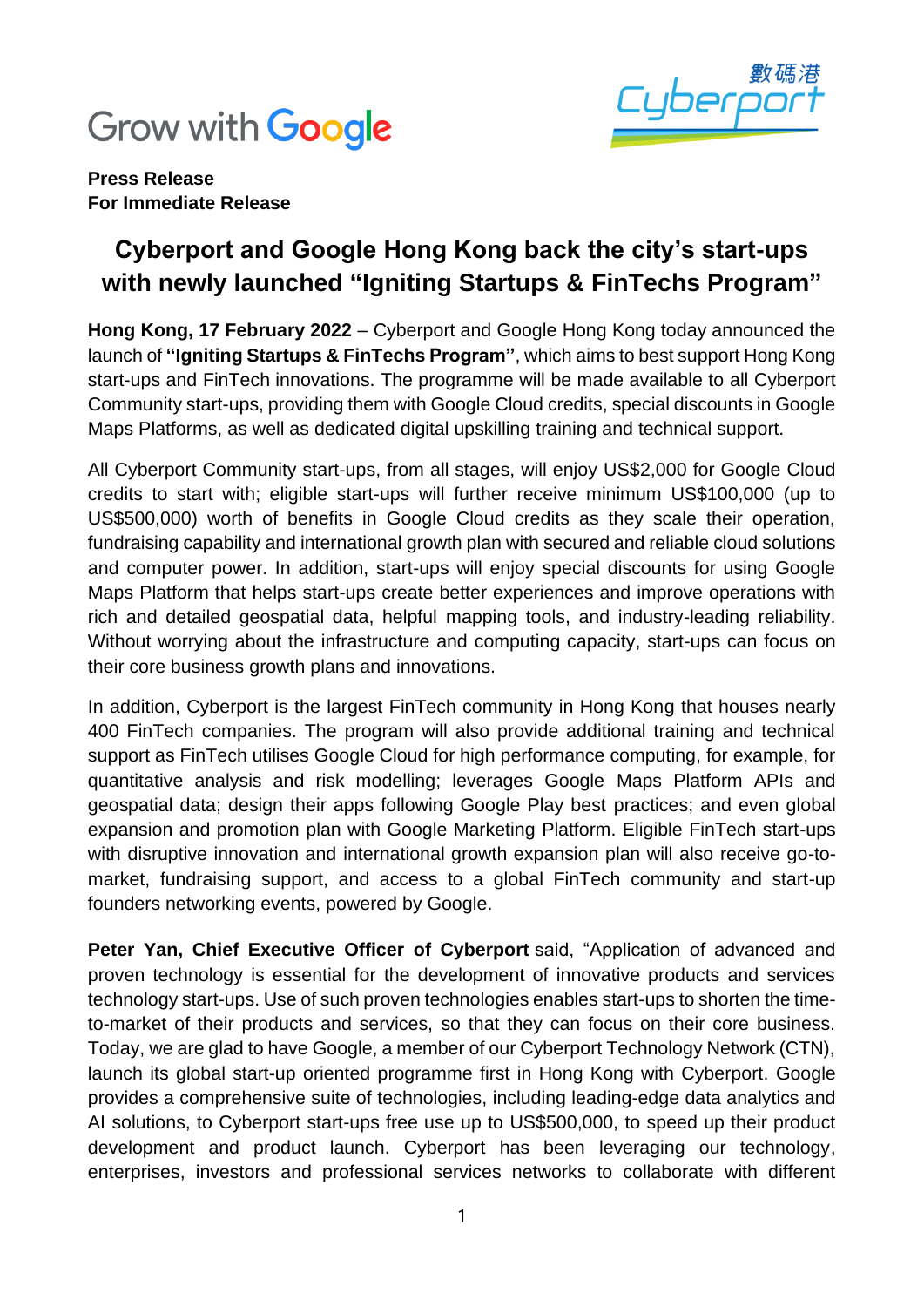



stakeholders and support our community companies for business opportunities, fund raising, and go to market. This collaboration is another major development to strengthen Cyberport as a strategic platform to nurture digital technology start-ups and scale-up, reinforcing Hong Kong's position as an international innovation and technology hub."

**Michael Yue, General Manager of Sales & Operations at Google Hong Kong** said, "The "Igniting Startups & FinTechs Program" under our Smarter Digital City initiative aims to best support the flourishing FinTech and start-up ecosystem in Hong Kong. Together with Cyberport, we hope to bring a suite of Google solutions ranging from cloud computing, mapping and digital marketing, that could help start-ups scale and pivot quickly to address new opportunities in today's dynamic environment. We hope our Smarter Digital City initiative and strategic collaboration with the industry players will help Hong Kong advance as an international financial centre, powered by technology and innovation."

Cyberport Community start-ups can visit "Igniting Startups & [FinTechs Program" webpage](https://rsvp.withgoogle.com/events/igniting-startups-fintechs-program) for more information and submit an application.

###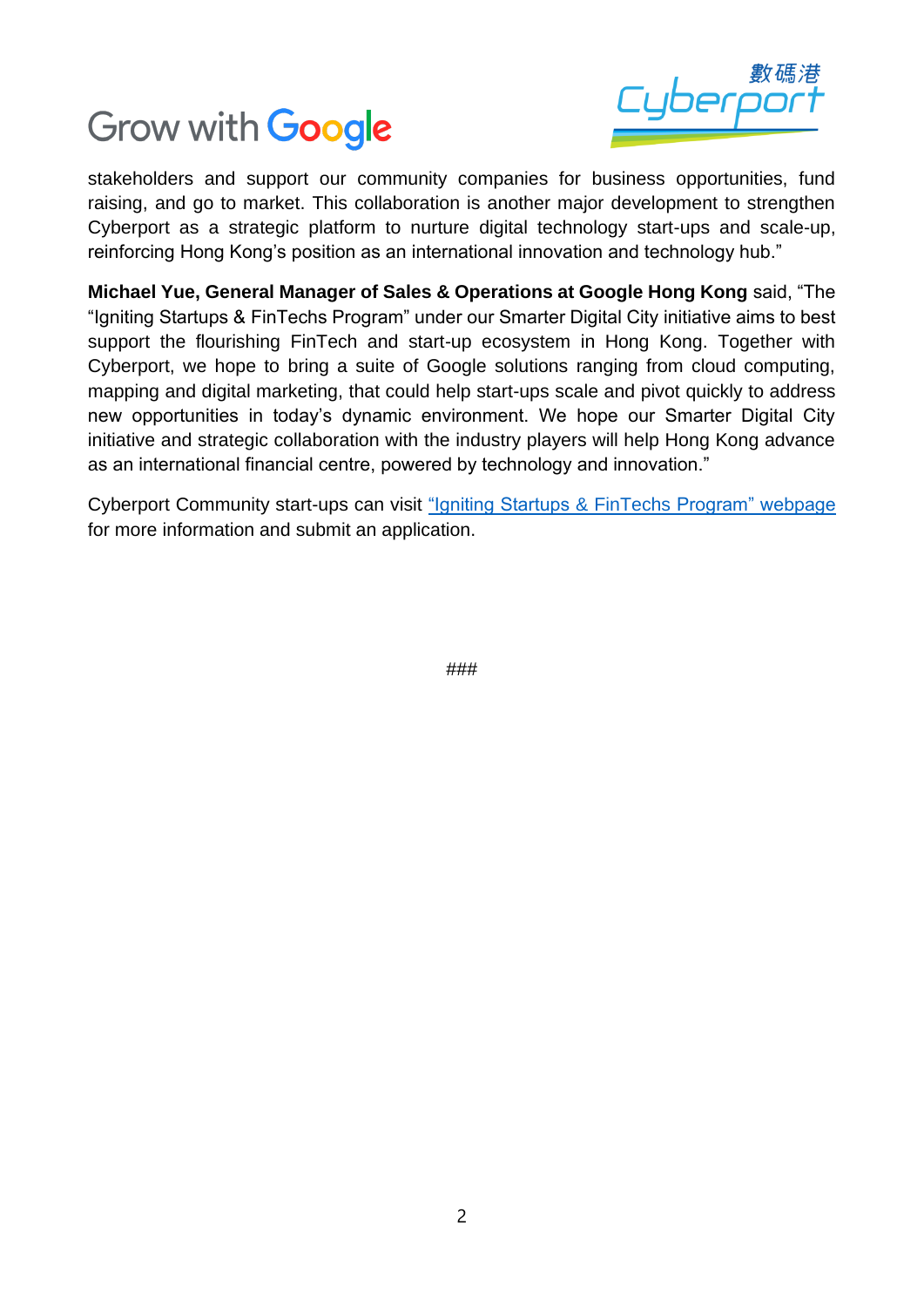## Grow with **Google**



For high resolution photos please download via [this link.](https://drive.google.com/drive/folders/1S733k6v_rTirYW_2FxkR-Y19tkZ_McnC?usp=sharing)



Peter Yan, Chief Executive Officer of Cyberport says Cyberport is glad to have Google, as a Cyberport Technology Network (CTN) member, launching its global start-up oriented programme first in Hong Kong.



Michael Yue, General Manager of Sales & Operations at Google Hong Kong says the "Igniting Startups & FinTechs Program" under the Smarter Digital City initiative aims to best support the flourishing FinTech and start-up ecosystem in Hong Kong, together with Cyberport.